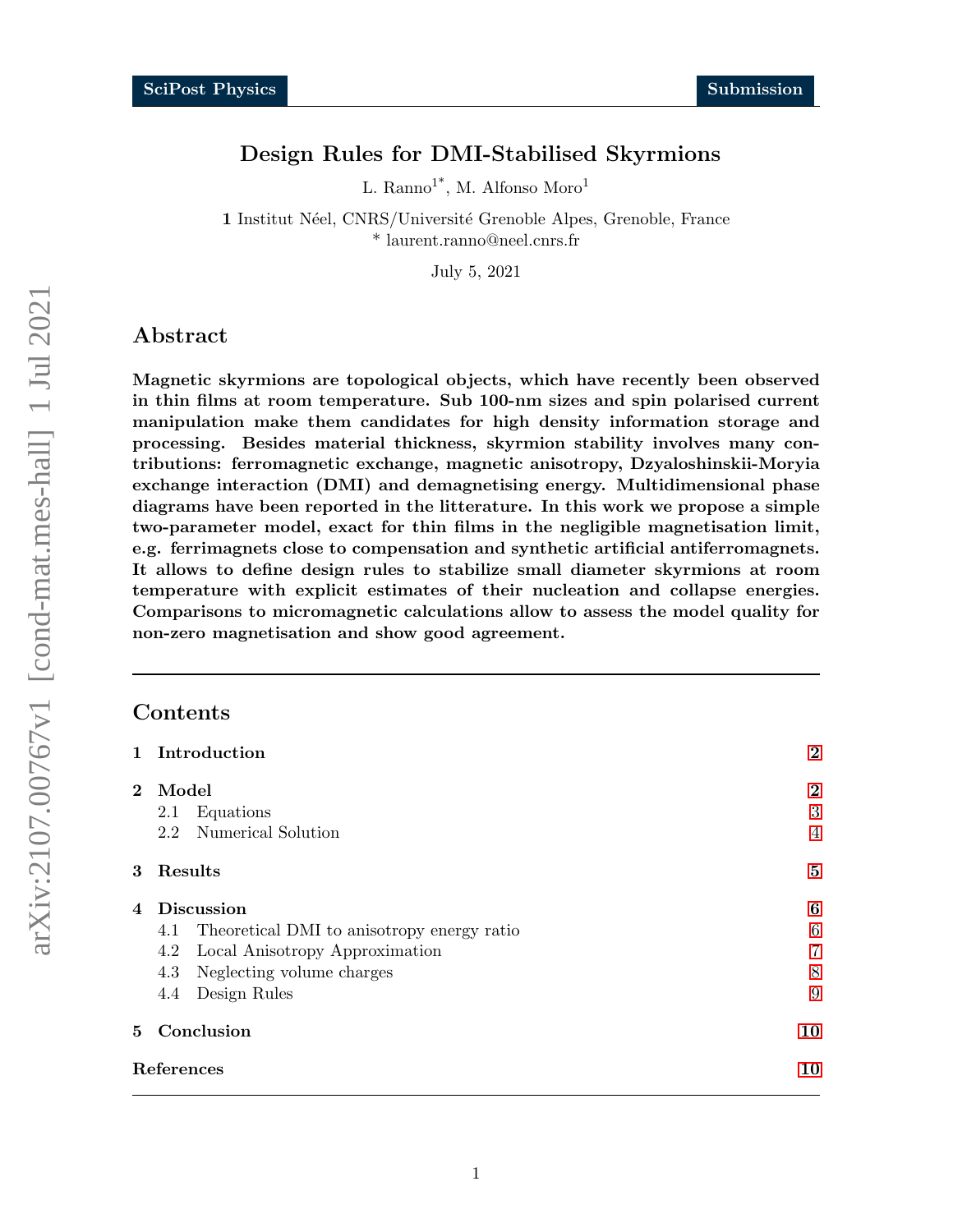# <span id="page-1-0"></span>1 Introduction

Following the  $\mu$ m-size magnetic bubble studies from the 1970s [\[1–](#page-9-2)[3\]](#page-9-3), magnetic skyrmions with a similar topology but smaller sizes have been experimentally evidenced, at first at low temperature and in bulk samples [\[4,](#page-9-4)[5\]](#page-10-0) and then in metallic ultrathin films at room temperature [\[6,](#page-10-1) [7\]](#page-10-2). Magnetic bubbles are stabilised by their demagnetising energy whereas the skyrmion stabilisation energy is based on an asymmetric exchange interaction such as the Dzyaloshinskii Moriya Interaction (DMI) which favors whirling spin textures. This interaction also selects a whirling chirality and makes skyrmions homochiral objects [\[8\]](#page-10-3). Due to their small size and the metallic character of the materials, skyrmions are being widely studied as candidates for high density information storage associated with current driven manipulation [\[9\]](#page-10-4).

The main characteristics of  $\mu$ m-size bubbles (radius, energy) can be evaluated using a few reduced quantities. For example, their characteristic lengthscale is the material length  $L = \frac{4\sqrt{AK}}{\mu_0 M_s^2}$ , where L is the ratio between the Bloch domain wall surface energy and the magnetostatic characteristic energy. The most stable bubbles  $[10]$  have then a diameter  $8L$ , in a film with preferred thickness  $t=4L$  i.e., an aspect ratio 2. Diameters in the sub-micron range were achieved [\[1\]](#page-9-2) but further downscaling was not expected and semiconducting memories rapidly outperformed bubble memories.

Several skyrmion-bubble phase diagrammes have recently been reported [\[11–](#page-10-6)[13\]](#page-10-7). However some restrictions are usually present, for example modelling only Bloch skyrmions [\[11\]](#page-10-6) or N´eel skyrmions with imposed profiles such as double walls [\[12\]](#page-10-8) or zero-thickness walls [\[13\]](#page-10-7), non physical zero-radius limit [\[12\]](#page-10-8). When long-range demagnetising effects are present, these diagrammes evidence the coexistence of magnetostatically-stabilised skyrmionic "large" bubbles and DMI-stabilised "small" skyrmions, with a possible continuous path to transform one into the other [\[13\]](#page-10-7). These results lack simplicity due to the multi dimensional phase space and require heavy demagnetising field computing. Here we propose a simple model with good physical insight and apply it to define design rules to guide the fabrication of the relevant multilayers where thickness t, exchange constant A, DMI constant D, magnetisation  $M_s$  and uniaxial anisotropy  $K_u$  are the parameters to be chosen in order to stabilise skyrmions with 10 nm diameter, stable at room temperature.

### <span id="page-1-1"></span>2 Model

The modeled material is an ultra-thin magnetic film, with thickness t (typically 0.5 to 5 nm, along the z-axis). It is ferromagnetic at room temperature (exchange constant A, typically 10 pJ/m), its spontaneous magnetisation is  $M_s$  and its uniaxial perpendicular anisotropy is K<sub>u</sub>(J/m<sup>3</sup>). For a thin film the demagnetising energy is characterised by  $K_d = \frac{\mu_0 M_s^2}{2}$ . Spontaneous perpendicular magnetisation implies to keep the quality factor  $Q = \frac{K_u}{K_u}$  $\frac{K_u}{K_d}$  larger than 1. DMI energy is characterised by the DMI constant  $D(J/m^2)$ . D values larger than a critical value  $D_c$  favor a non ferromagnetic cycloidal ground state.

Demagnetising energy, when non-zero, is the most complicated energy to calculate due to its non local character. For ultrathin films, a local anisotropy assumption [\[14\]](#page-10-9) can be proposed to rescale the anisotropy  $K = K_u - K_d$ . This assumption neglects the stabilising long range character of the demagnetising energy. For a Néel spin structure, it also neglects the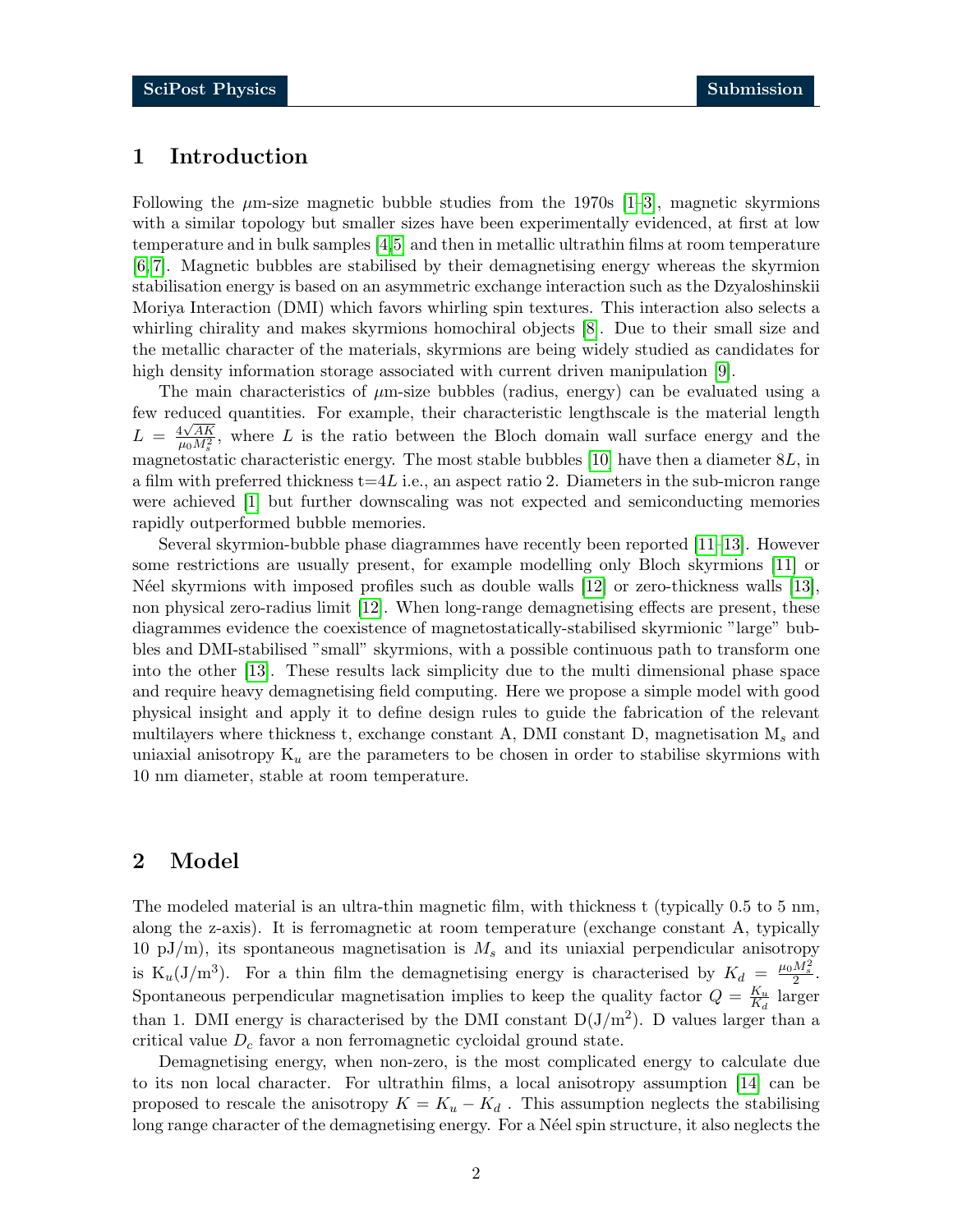demagnetising contribution from the charged domain wall. This assumption will be discussed and compared to micromagnetic calculations (see section [4.2\)](#page-6-0).

Treating demagnetising energy as a local anisotropy is correct for some recently proposed low-magnetisation systems such as ferrimagnetic films close to their compensation composition in the chosen working temperature range [\[15\]](#page-10-10) or synthetic antiferromagnetic structures [\[16\]](#page-10-11).

We assume a cylindrical symmetry for magnetisation and no z-dependence of the magnetisation because of the ultrathin (few atomic planes) thickness compared to the exchange length  $l_{ex} = \sqrt{\frac{A}{K}}$  $\frac{A}{K_d}$ . Magnetisation is  $\vec{M}(r) = M_s \vec{m}$ , where  $\vec{m}$  is a unit vector and  $M_s$  is uniform. Micromagnetic expressions are used to describe the film energy, so a continuous magnetisation field is assumed and we restrict the study to lengthscales larger than a few nm in order not to need an atomic model. However, our results agree with atomic spins on a lattice calculations at the small radius limit [\[17\]](#page-10-12). Due to the absence of a long range dipolar contribution, a relevant lengthscale for this problem is the Bloch length  $l_B = \sqrt{\frac{A}{K}}$  $\frac{A}{K}$ .

For large bubbles,  $l_B$  scales with the Bloch domain wall width  $\delta = \pi \sqrt{\frac{A}{K}} = \pi l_B$ . The domain wall energy in the planar limit (large radius compared to width) for a Bloch spin domain wall energy in the planar limit (large radius compared to width) for a Bloch spin<br>structure is  $\gamma_{Bloch} = 4\sqrt{AK}$ , which becomes  $\gamma_{DMI} = 4\sqrt{AK} - \pi D$  when DMI is present assuming a Néel spin structure. It allows to define  $D_c = \frac{4\sqrt{AK}}{\pi}$  $\frac{AK}{\pi}$ , which is the maximum value for D keeping a ferromagnetic ground state. In the absence of volume magnetic poles (local anisotropy assumption), no Neel to Bloch transition is expected when decreasing D. A Neel structure is favored as soon as D is non zero and its chirality is determined by the sign of D.

### <span id="page-2-0"></span>2.1 Equations

Following Kiselev et al. [\[11\]](#page-10-6), micromagnetism energies are written using cylindrical coordinates and assuming a cylindrical symmetry.

The ferromagnetic exchange energy density is written using the usual isotropic term:  $\epsilon_{ex} = A((\frac{\partial \theta}{\partial r})^2 + \frac{\sin^2 \theta}{r^2})$  $\frac{dn^2\theta}{r^2}$ ). Introducing the reduced radius  $\rho = \frac{r}{l_E}$  $\frac{r}{l_B}$ , the exchange energy is:

$$
E_{ex} = 2\pi At \int_0^\infty \left( \left( \frac{\partial \theta}{\partial \rho} \right)^2 + \frac{\sin^2 \theta}{\rho^2} \right) \rho d\rho
$$

This exchange energy is scale-invariant, so  $E_{ex}$  does not depend on the object radius. When it is the only energy, the minimiser is known, it is the Belavin-Polyakov (BP) skyrmion pro-file [\[18\]](#page-11-0). Its energy is  $E_{ex} = 8\pi At$ . Defining  $r_0$  as the skyrmion radius when  $m_z(r_0)=0$ , the BP profile is  $m_z = \frac{r_0^2 - r^2}{r_1^2 + r_2^2}$  $\frac{r_0^2 - r^2}{r_0^2 + r^2}$  and  $m_r = \frac{2r_0r}{r_0^2 + r^2}$  $\frac{2r_0r}{r_0^2+r^2}$ . The  $(\frac{\partial\theta}{\partial\rho})^2$  planar wall term and the  $\frac{1}{\rho^2}$  curvature term contribute equally to the BP skyrmion exchange energy.

The magnetocrystalline anisotropy has an interfacial origin for ultra-thin films and it is modelled as a uniaxial one, with energy density  $\epsilon_{mc} = K \sin^2 \theta(r)$ , which gives

$$
E_{mc} = 2\pi A t \int_0^\infty \sin^2 \theta(\rho) \rho d\rho
$$

In a cylindrically symmetric film, DMI is generated by the non equivalent interfaces between for example cobalt and the buffer (Pt) and the capping layer  $(AO<sub>x</sub>)$ . The lack of inversion symmetry makes an assymetric exchange interaction possible. Using an atomic model, the energy can be written as  $E_{DMI} = \vec{D}_{12} \cdot \vec{S}_1 \wedge \vec{S}_2$ , where  $\vec{D}_{12}$  lies in the film plane, perpendicular to the  $\vec{r}_{12}$  direction between both considered spins  $\vec{S}_1$  and  $\vec{S}_2$ . It can be written as a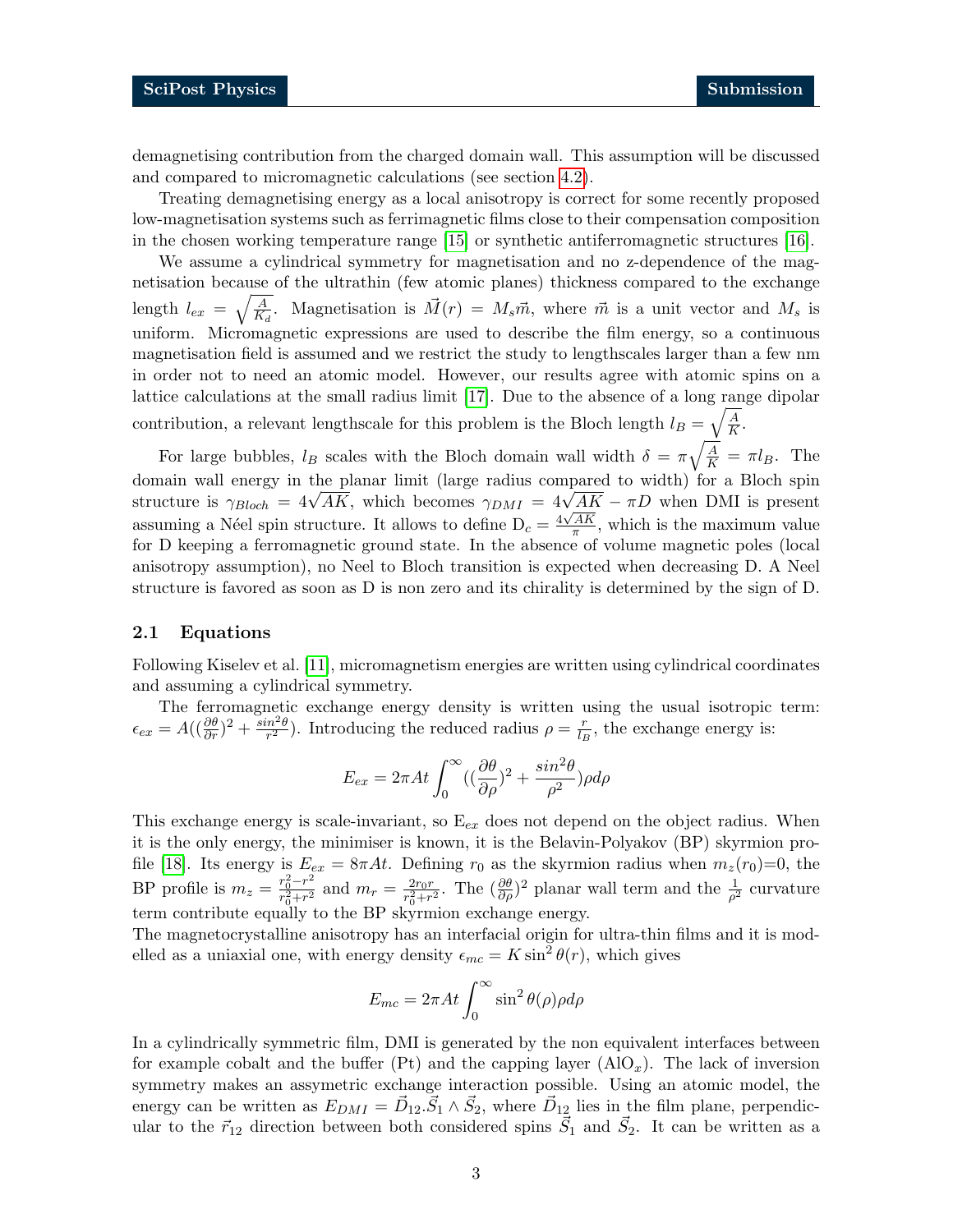

<span id="page-3-2"></span>Figure 1: Magnetisation profile  $\theta(\rho)$  of skyrmion solutions for  $\xi = 20\%$  to 90%, step 10%.

micromagnetic energy [\[8\]](#page-10-3) :

$$
\epsilon_{DMI}=D(\frac{d\theta}{dr}+\frac{sin\theta cos\theta}{r})
$$

The first term selects the wall chirality, the second term is due to the wall curvature and changes sign along the radial direction. It stabilises the skyrmion in the core part  $(r < r_0)$ but it is a positive energy contribution outside the core.

Normalising D to its maximum value allows to define  $\xi = \frac{D}{D}$  $\frac{D}{D_c} = \frac{\pi D}{4\sqrt{A}}$  $\frac{\pi D}{4\sqrt{AK}}$ . We are interested in  $\xi$  spanning the [0, 1] range (i.e. 0% to 100%). We have :

$$
E_{DMI} = 2\pi At \int_0^\infty \frac{4\xi}{\pi} \left(\frac{d\theta}{d\rho} + \frac{\sin\theta\cos\theta}{\rho}\right) \rho d\rho
$$

<span id="page-3-1"></span>Finally the skyrmion total energy is :

$$
E = 2\pi A t \int_0^\infty [((\frac{\partial \theta}{\partial \rho})^2 + \frac{\sin^2 \theta}{\rho^2}) + \sin^2(\theta(\rho)) + \frac{4\xi}{\pi}(\frac{\partial \theta}{\partial \rho} + \frac{\sin 2\theta}{2\rho})] \rho d\rho \tag{1}
$$

E is calculated with respect to the perpendicularly saturated ferromagnetic state. Only demagnetising energy is non-zero and the energy density of the perpendicularly saturated film is  $\epsilon = -K_d$ . With our assumptions, ultrathin film (no z-dependence), cylindrical symmetry, no long range demagnetising term, only one equation must be solved and  $\xi$  is the only parameter to determine the  $\theta(\rho)$  profile. A numerical calculation was used to solve equation [\(1\)](#page-3-1) in the range  $\xi = 20\%$  to 95%.

### <span id="page-3-0"></span>2.2 Numerical Solution

The previous 1D equation was numerically solved using its Euler equation.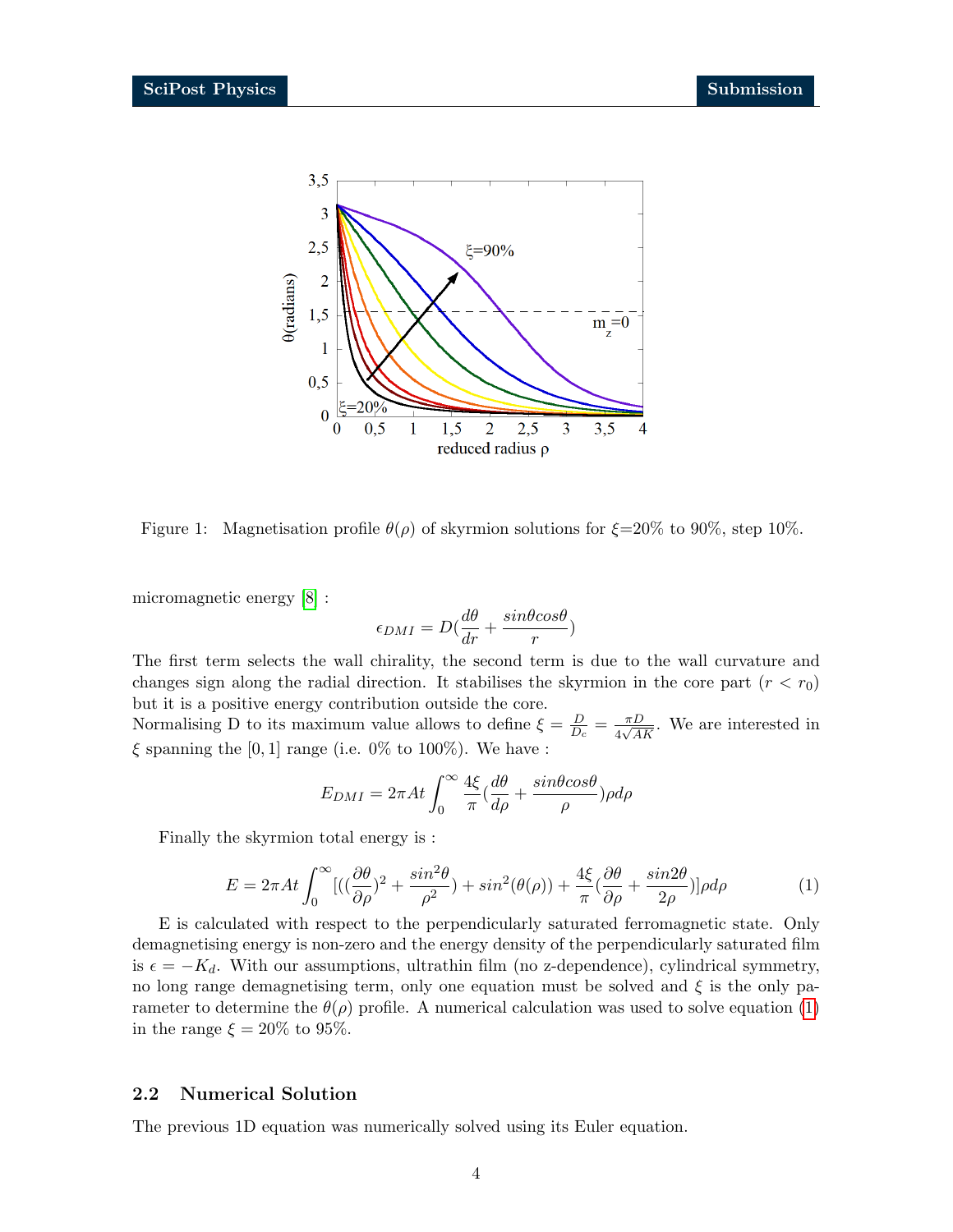

<span id="page-4-1"></span>Figure 2: Energies (exchange, anisotropy, DMI and total) of the skyrmion solutions as a function of the skyrmion reduced radius. Equation [\(1\)](#page-3-1) was solved for the range  $\xi=[20\%$ -95%], step 2.5%.

Space is discretised over  $10^4$  nodes from  $\rho = 0$  to  $\rho_{max} = 10$  or 20. The boundary conditions are  $\theta(0) = \pi$  and  $\theta(\rho_{max}) = 2e^{-\rho_{max}}$ , which is the asymptotic tail for a 1D Bloch wall. Energies were calculated in  $2\pi At$  units. The radius  $\rho_0$  of the skyrmion is still defined when  $m_z = 0$ , so  $\theta(\rho_0) = \frac{\pi}{2}$ . We define the skyrmion wall width  $\delta$  from  $\theta(\rho)$  as  $\delta = -\frac{\pi l_B}{\frac{d\theta}{d\rho}(\rho_0)}$ 

### <span id="page-4-0"></span>3 Results

The magnetisation profiles of some skyrmions are plotted in Fig[\(1\)](#page-3-2). As expected, a larger  $\xi$  i.e., a larger DMI parameter D, stabilises a larger radius skyrmion. The magnetisation profiles evolves from a Belavin-Polyakov skyrmion profile, without a core, to a bubble-like skyrmion for larger  $\xi$  with a core and a domain wall where  $\theta(\rho)$  evidences an inflection point. A cycloidal structure becomes the ground state when D reaches  $D_c$  ( $\xi$ =100%).

The detailed energies of the equilibrium structures are plotted in Fig[\(2\)](#page-4-1) for  $\xi = [20\% - 95\%]$ . The total energy decreases with increasing  $\xi$  i.e., increasing D. Since D is a stabilising energy, increasing its value leads to a lower skyrmion energy even if the equilibrium size of the skyrmion is larger. In the calculated range, the equilibrium structure is always metastable compared to the ferromagnetic ground state where only the demagnetising energy contributes to the total energy. At large radius, it mirrors the fact that the effective domain wall energy stays positive whatever  $\xi$  and at small radius, a finite (BP) exchange energy is required. Stable equilibrium structures with respect to the uniform perpendicularly magnetised state need long-range demagnetising stabilisation energy (multidomain demagnetised state).

The exchange energy converges to  $8\pi At$  for small radii. This is the size-invariant BP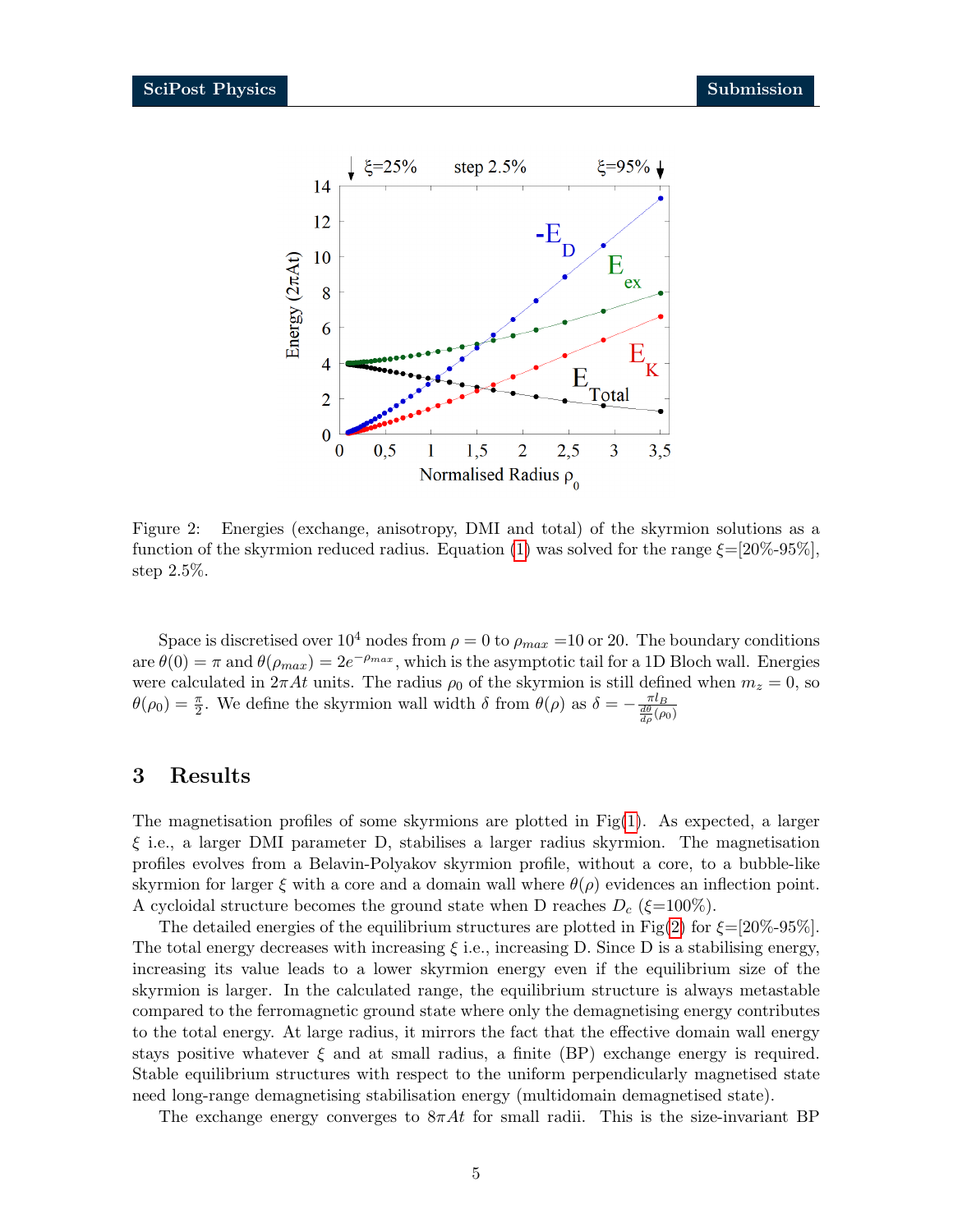

<span id="page-5-2"></span>Figure 3: Energy of the skyrmion (in  $2\pi At$  units) as a function of its radius  $\rho_0$  (in  $I_B$  units).  $\xi$  varies from =25% to 95%. The continuous line is  $E = 4(1 - 0.231\rho_0)$ .

skyrmion energy. Exchange and anisotropy energy tend to similar linear asymptotes for large radii. This asymptote is half the Bloch domain wall surface energy  $\gamma_{Bloch}$ , so it can be written radii. This asymptote is r<br>as  $2\sqrt{AK}2\pi rt = 4\pi At\rho_0$ .

The DMI stabilising energy is quasi-linear with radius with a quadratic crossover for small radii. For a converged spin structure, the DMI energy to anisotropy energy ratio is  $-2$ , as theoretically expected (see proof, section [4.1\)](#page-5-1). The skyrmion total energy (Fig[.3\)](#page-5-2) can be expressed in the range 20% to  $50\%$ D<sub>c</sub> as :

$$
E = 8\pi A t (1 - 0.231 \rho_0)
$$

Fig. [4](#page-6-1) shows the reduced skyrmion radius  $\rho_0$  and the wall width  $\delta$  as a function of  $\xi$ . The wall width  $\delta$  evolves from  $\delta = 2\rho_0$  for a BP profile (small  $\xi$ ) up to the Bloch domain wall width  $\delta = \pi$  (in  $l_B$  unit) for larger objects.

The skyrmion reduced radius can be expressed as  $\rho_0 = 1.35 \frac{\xi^2}{\sqrt{1-\xi^2}}$ , which is correct within 5% in the range  $\xi = 20\%$  to 90%.

### <span id="page-5-0"></span>4 Discussion

#### <span id="page-5-1"></span>4.1 Theoretical DMI to anisotropy energy ratio

As mentioned previously a simple relation between calculated DMI and anisotropy energies is found. Here is the proof. Let's assume that  $\theta(\rho)$  minimises the total energy (Equation [1\)](#page-3-1),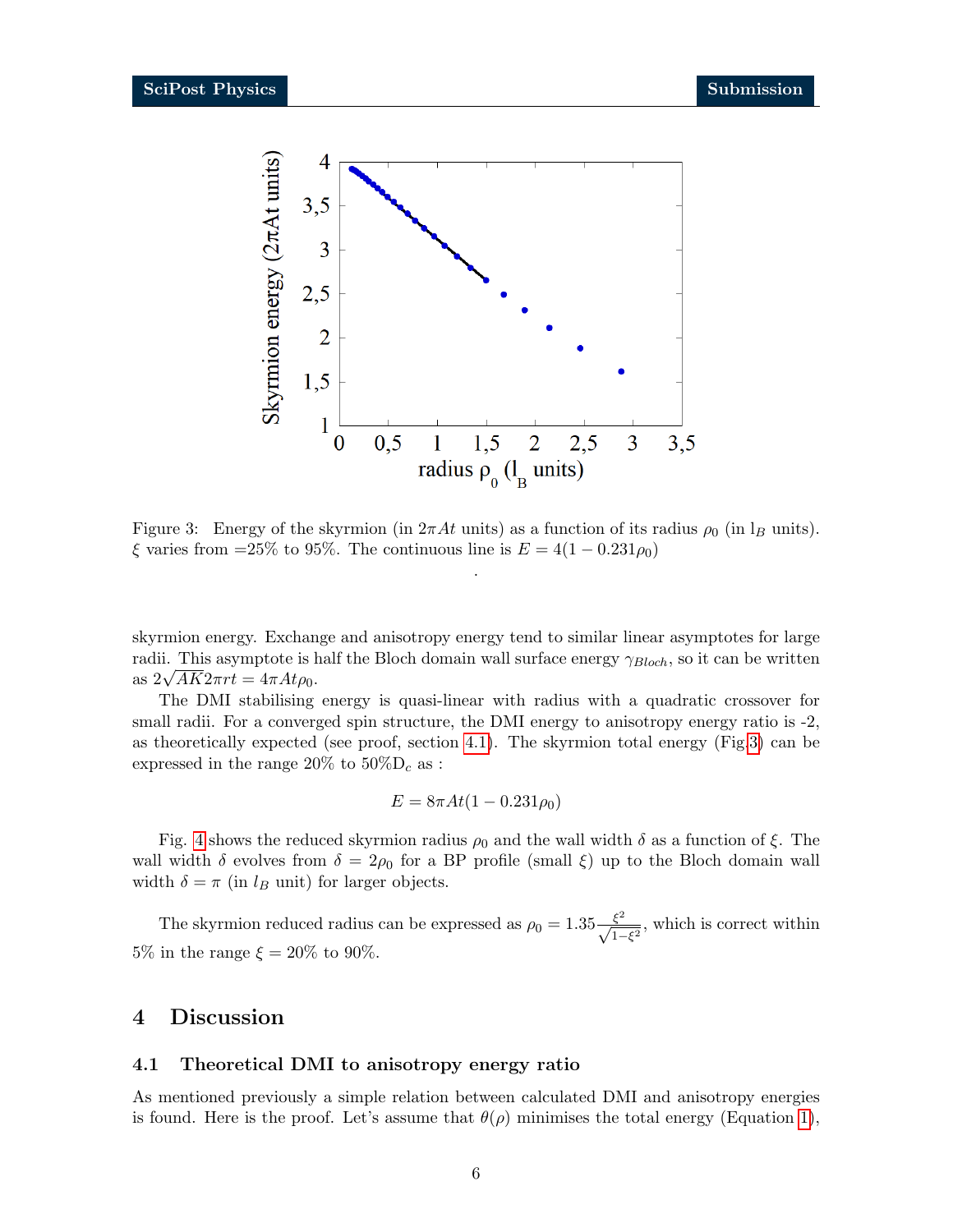

<span id="page-6-1"></span>Figure 4: Skyrmion reduced radius  $\rho_0$  (full circle) and skyrmion wall width  $\delta$  (cross) as a function of  $\xi$ . The continuous line is  $\rho_0 = 1.35 \xi^2 / \sqrt{(1 - \xi^2)}$ .

which can be written :

$$
E = E_{ex} + E_K + E_D
$$

Let's homothetically expand radially the spin structure by a factor  $\lambda : \theta(\rho') = \theta(\lambda \rho)$ . The total energy becomes  $E' = E_{ex} + \lambda^2 E_K + \lambda E_D$ . It must be larger than the original energy which was that of the optimised spin structure.  $E'(\lambda)$  is minimum for  $\lambda = \frac{-E_D}{2E_E}$  $\frac{-E_D}{2E_K}$  and it should correspond to our original spin structure, so  $\lambda = 1$ .

Finally one has that  $E_D = -2E_K$  i.e. the integrated DMI energy is always twice the opposite to the anisotropy energy. Since the proof is based on homogeneity, adding higher order anisotropy terms will give the same relation. This identity can be used to assess numerical models. Note that this result is correct for the integrated energies but not for the local energy densities. Bogdanov et al. [\[19\]](#page-11-1) has a similar result for a thick magnetic vortex, invariant along z, which is mathematically equivalent.

### <span id="page-6-0"></span>4.2 Local Anisotropy Approximation

In order to take into account demagnetising terms, without calculating them, the local anisotropy approximation was used to rescale anisotropy. In order to test the validity of this approach for large magnetisations, a micromagnetic solver (Mumax3) [\[20,](#page-11-2) [21\]](#page-11-3) has been used. Fig. [5](#page-7-1) represents the equilibrium skyrmion radius for t=1nm, A=10pJ/m, K<sub>u</sub>=10<sup>5</sup>J/m<sup>3</sup>,  $D=0.76 \text{mJ/cm}^2$ , calculated on a 512x512 mesh with 1nm isotropic mesh cellsize. The blue line is the 1-D model with an effective anisotropy  $K = K_u - K_d$ . When Q is larger than 3, it superimposes the full Mumax calculation. When  $M_s$  increases, the effective anisotropy K decreases which makes  $D_c$  decrease. Since D is constant,  $\xi$  goes to 100% and the skyrmion radius diverges before reaching the in-plane to out-of-plane magnetic transition  $(Q=1)$ . Boundary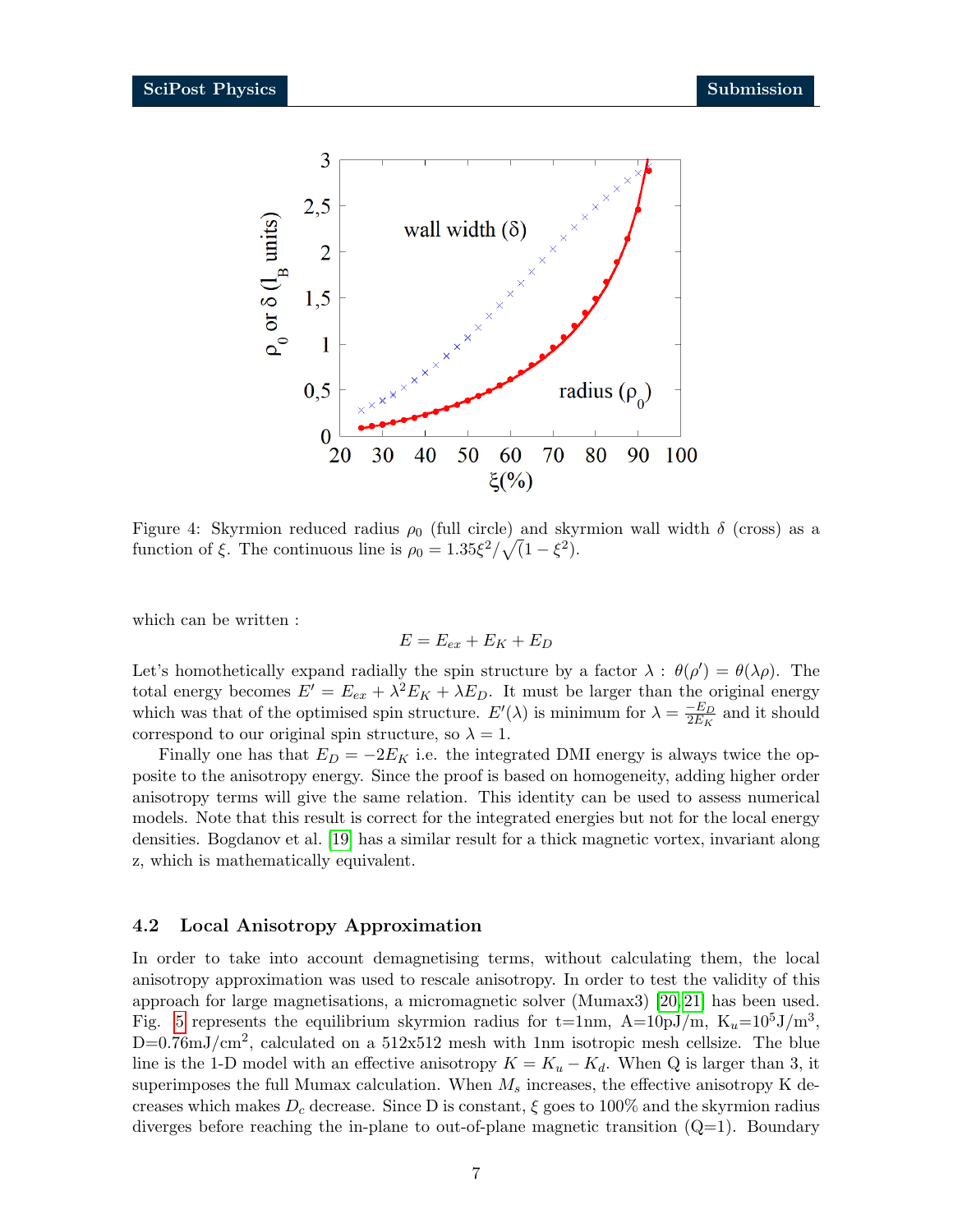

<span id="page-7-1"></span>Figure 5: Skyrmion radius calculated as a function of the film spontaneous magnetisation  $M_s$ keeping all parameters constant. Mumax3 micromagnetic solver (red triangles) and our 1D model (blue circles) with effective local anisotropy  $K = K_u - K_d$ . The x-axis is  $M_s^2$  normalised to be 1/Q. The chosen material parameters are A=10 pJ/m,  $K_u$ =10<sup>5</sup> J/m<sup>3</sup>, D=0.76mJ/m<sup>2</sup>, i.e.  $0.6D_c$  when  $M_s=0$  and t=1nm. Increasing  $M_s$  corresponds to decreasing K and  $D_c$  and increasing  $\xi$  (top scale).

effects are present in the MuMax3 calculation (512nmx512nm simulation box). Part of the finite size effect is corrected by adding as an external field the demagnetising field due to the saturated magnetisation out of the simulated box. However, repulsion between the skyrmion and the DMI tilted spins at the box edges are still present and limit the radius increase. Up to demagnetising anisotropies  $K_d$  which are significant compared to  $K_u$ , the analytical model is a useful quantitative model expanding its use to non-zero-magnetisation systems.

#### <span id="page-7-0"></span>4.3 Neglecting volume charges

Representing the demagnetising energy as a local anisotropy term means neglecting the volume charges that are associated to the Neel-domain wall spin structure. Since the effective K model agrees with the full demagnetising calculation (micromagnetic solver), it shows that neglecting the volume charges does not modify significantly the spin structure. The micromagnetic solver allows to extract in plane  $H_{dr}$  and out-of-plane  $H_{dz}$  components of the demagnetising field. By extracting the  $H_{dz}$  and  $H_{dr}$  components for a 10 nm skyrmion, as expected from the radius/thickness ratio, there is one order of magnitude between them since  $r_0 \gg 10t$  and  $H_{dr}$  is a minor correction. [not shown].

When the magnetisation is finite, our model neglects the expected Neel to Bloch transition when D decreases. It happens when  $E_{DMI}$  and the volume charge contribution to  $E_{demag}$ compensate. An estimate for  $E_{DMI}$  is :  $E_{DMI} = D \frac{\pi}{2r_0} V$ , where  $D \frac{\pi}{2r_0}$  is an estimate for the DMI density of energy and V is the skyrmion volume. An estimate for  $E_{demag}$ (Néel)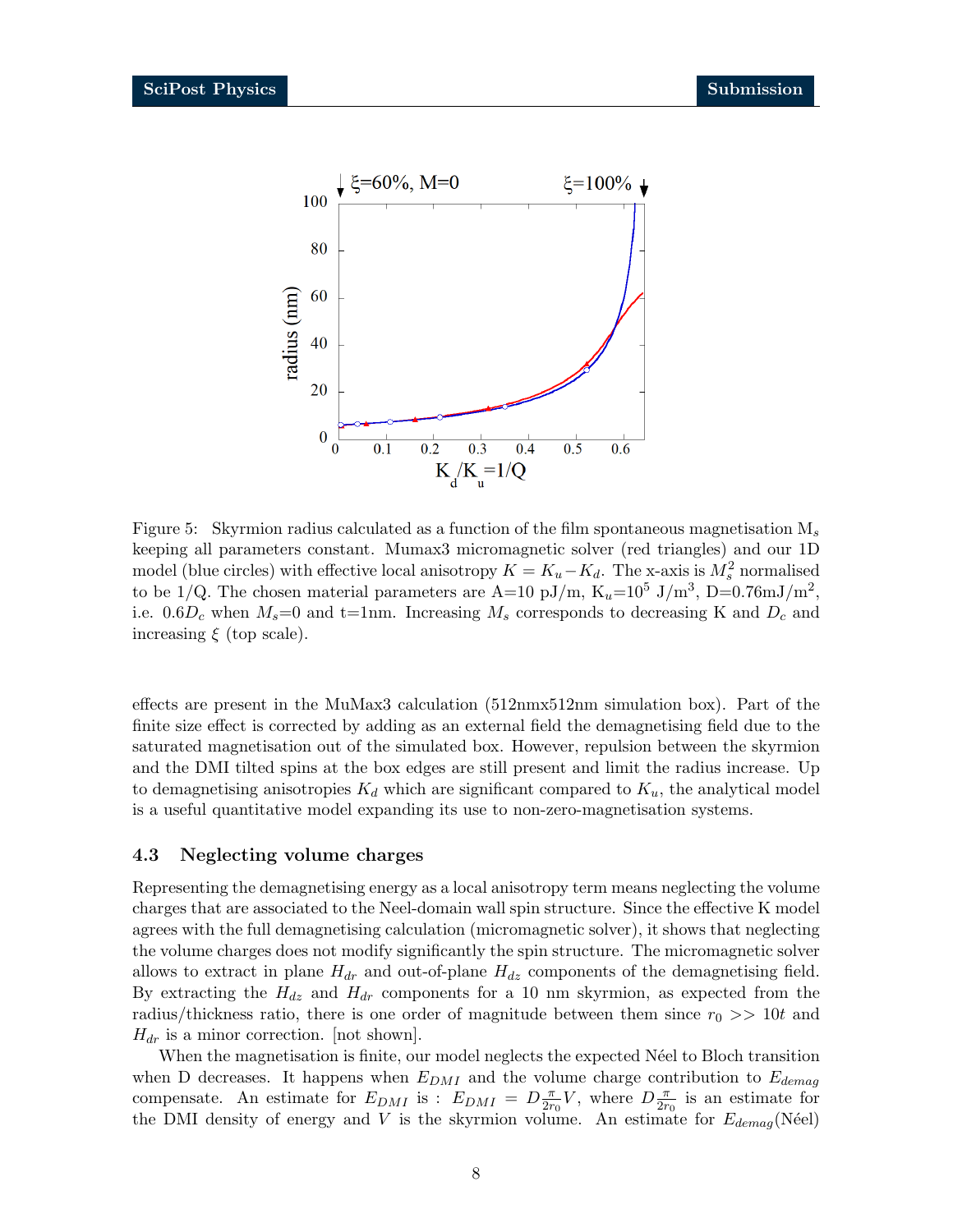is  $K_d \frac{t}{r_0}$  $\frac{t}{r_0}V$ , where  $\frac{t}{r_0}$  is a demagnetising factor for the in-plane demagnetising field. A cross over is expected for  $D_{N-B} = \frac{2}{\pi} K_d t \approx 0.6 K_d t$ . Recently a more quantitative prediction  $D_{N-B} = 0.92K_d t$  using a more elaborate calculation [\[22\]](#page-11-4) has been reported. It is worth noticing that our rough estimate identify the relevant physics and provides the numerical prefactor within a factor 2. So, when  $M_s$  increases, or when D decreases, a Neel to Bloch spin structure transition is expected. Unlike the planar domain wall case [\[23\]](#page-11-5), where the wall keeps its length across the Bloch to Néel transition, such a transition for a skyrmion could be associated with a collapse of the spin structure if the stabilising demagnetisaton energy does not compensate the spin structure energy cost. For small values of D, this Bloch-Néel spin structure transition is expected and our analytical model should not be used anymore.

#### <span id="page-8-0"></span>4.4 Design Rules

We will now apply the model to define design rules for stable room temperature 10-nmdiameter skyrmions. Since  $r_0 = \rho_0 l_B = 5$ nm, and  $\rho_0$  is typically of order 1, a small Bloch length of 5-20 nm is desirable. The study of the nucleation and collapse energies will help to adjust the choice of material parameters.

First, the nucleation energy allows to create the skyrmion. Starting from a ferromagnetic uniform state, the first skyrmion nucleus requires a finite exchange energy  $8\pi A.t$  even for a vanishingly small nucleus. This energy does not scale with  $r_0$  for small radii. In the atomic limit, which should be considered to describe the initial nucleus, this conclusion still holds [\[17\]](#page-10-12). Taking typical values  $A=10$  pJ/m and t=1nm gives  $8\pi A.t = 60kT_{300K}$ . Such a nucleation barrier is large enough to prevent spontaneous nucleation from thermal fluctuations at room temperature. Assisted nucleation using a heat source (current pulse and associated Joule effect) or a magnetic field pulse (Zeeman pressure) may be required. The nucleation barrier could also be decreased using for example an electric gate [\[24\]](#page-11-6). A nucleation pad with reduced thickness (lower t but also lower A due to finite size effect for nanometer-thick films) could also be used to create the skyrmion which could then be displaced to the relevant region using a spin-polarised current induced motion.

The collapse barrier is the difference between the skyrmion metastable energy and the energy maximum at small radii.

$$
E_{collapse} = 8\pi A.t - 8\pi A.t(1 - 0.23\rho_0) = 8\pi A.t. 0.23\rho_0
$$

Choosing a lifetime  $\tau$  of 1 second for operational use of the skyrmion and using an Arrhenius law:

$$
\tau = \tau_0 e^{\frac{\Delta E}{kT}}
$$

The try time  $\tau_0$  is usually taken in the 0.1-1 ns range [\[17\]](#page-10-12), which gives a barrier  $\Delta E = 20kT$ Which brings  $0.23\rho_0$  to be around  $1/3$ , i.e.  $\rho_0 \approx 1$ . For 10-nm diameter skyrmions, i.e.  $r_0 =$ 5nm, it implies  $l_B = 5$  nm. Using typical material properties, A=10 pJ/m and K=4.10<sup>5</sup>J/m<sup>3</sup> give  $l_B = \sqrt{\frac{A}{K}} = 5$  nm. So materials with large perpendicular anisotropies are preferred. As regards DMI, small  $\xi$  are preferred to get small structures. Given the previous choice of exchange and anisotropy constants, D should be kept smaller than  $D_c$  which is 2.5 mJ/m<sup>2</sup> with these A and K values.

What are the limits to these conclusions ? For 10-nm-diameter skyrmions, the local character of the demagnetising field is still a good assumption. The assumption of circular shape is even more valid for smaller objects where fluctuations would be at the nm scale which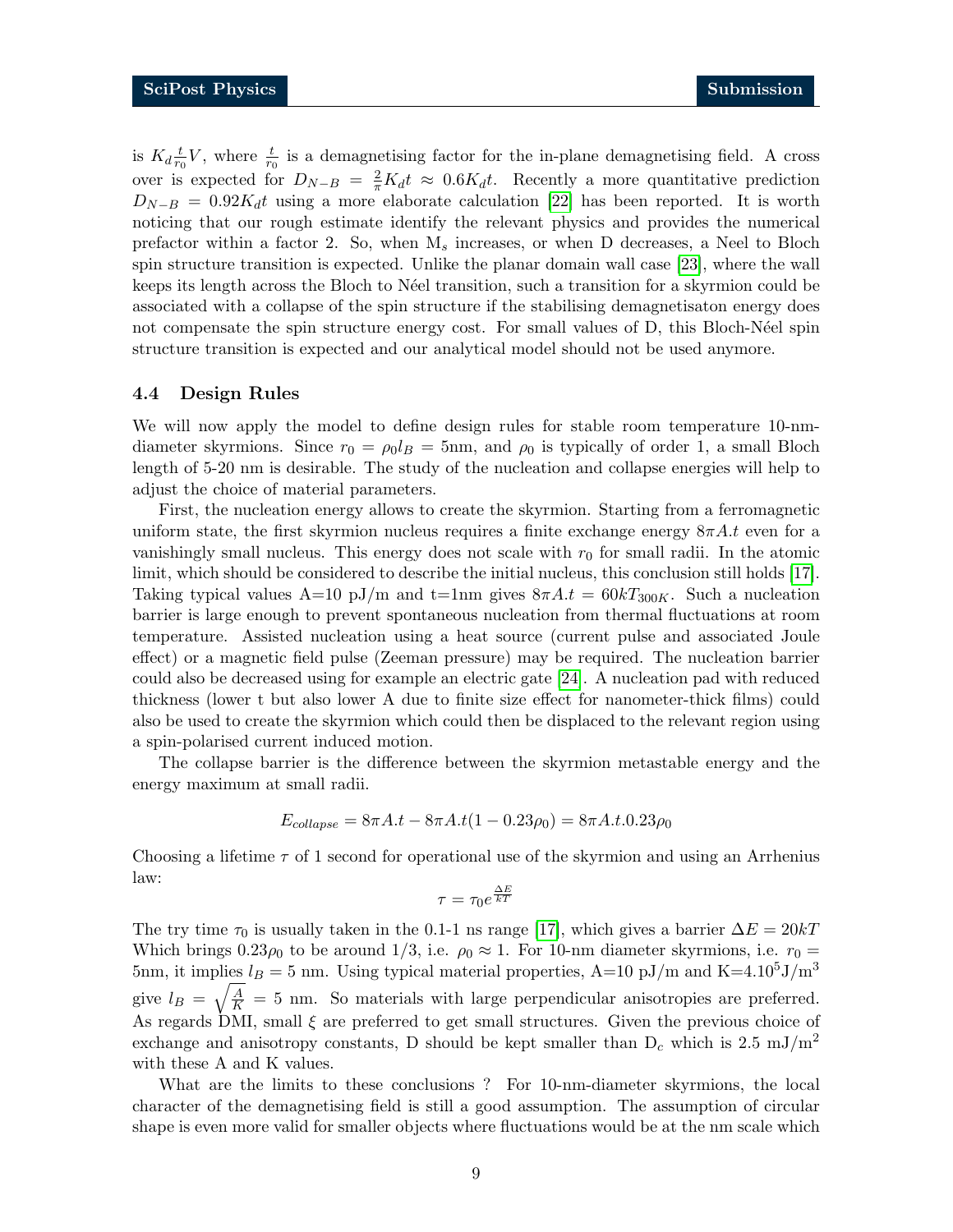represents large exchange costs. Comparison to calculations performed on an atomic lattice show that the micromagnetic conclusions do not collapse when sizes are typically 5 atomic planes in thickness and 50 spins in diameter (typically 10nm). A more difficult assumption is the uniform character of all magnetic properties. Property fluctuations are less averaged out on a 10nm scale. Due to the polycrystalline nature of most metallic layers, 10-nm skyrmions would experience material fluctuations at a similar scale (grain size) and grain boundaries could become efficient pinning sites.

Zeeman energy (applied magnetic field) was not considered in this work. When  $M_s$  is large enough and depending on the choice of a stabilising or destabilising applied magnetic field direction, Zeeman energy could be added to manipulate the skyrmion. It is a good external parameter to modify the radius and to control the density of the objects.

# <span id="page-9-0"></span>5 Conclusion

The model we developed allows to discuss the size, profile, nucleation and collapse barriers of DMI-stabilised skyrmions not using a 5-degrees of freedom phase diagram  $(A, K, D, M<sub>s</sub>, t)$  but simply 2 parameters, the Bloch length and the normalised DMI. This gives a simpler picture of the role of the material parameters, with physical arguments to discuss all trends. As a consequence, simple rules to design skyrmions with certain size and stability are proposed. The model agrees quantitatively with existing models and experimental results.

# Acknowledgements

<span id="page-9-1"></span>Funding information This project has received funding from the DARPA TEE program. M.A.M. acknowledges an Erasmus scholarship from Universidad Autonoma de Madrid to Université Grenoble Alpes.

## References

- <span id="page-9-2"></span>[1] P. Chaudhari, J. J. Cuomo and R. J. Gambino, Amorphous Metallic Films for Bubble *Domain Applications*, IBM Journal of Research and Development  $17(1)$ , 66 (1973), doi[:10.1147/rd.171.0066.](https://doi.org/10.1147/rd.171.0066)
- [2] A. Bobeck, P. Bonyhard and J. Geusic, Magnetic Bubbles Emerging New Memory Technology, Proc. IEEE 63(8), 1176 (1975), doi[:10.1109/PROC.1975.9912.](https://doi.org/10.1109/PROC.1975.9912)
- <span id="page-9-3"></span>[3] A. H. Eschenfelder, *Magnetic Bubble Technology*, Springer Series in Solid-State Sciences. Springer-Verlag, Berlin Heidelberg, 2 edn., ISBN 978-3-540-10790-3 (1981).
- <span id="page-9-4"></span>[4] S. Muhlbauer, B. Binz, F. Jonietz, C. Pfleiderer, A. Rosch, A. Neubauer, R. Georgii and P. Boni, Skyrmion Lattice in a Chiral Magnet, Science 323(5916), 915 (2009), doi[:10.1126/science.1166767.](https://doi.org/10.1126/science.1166767)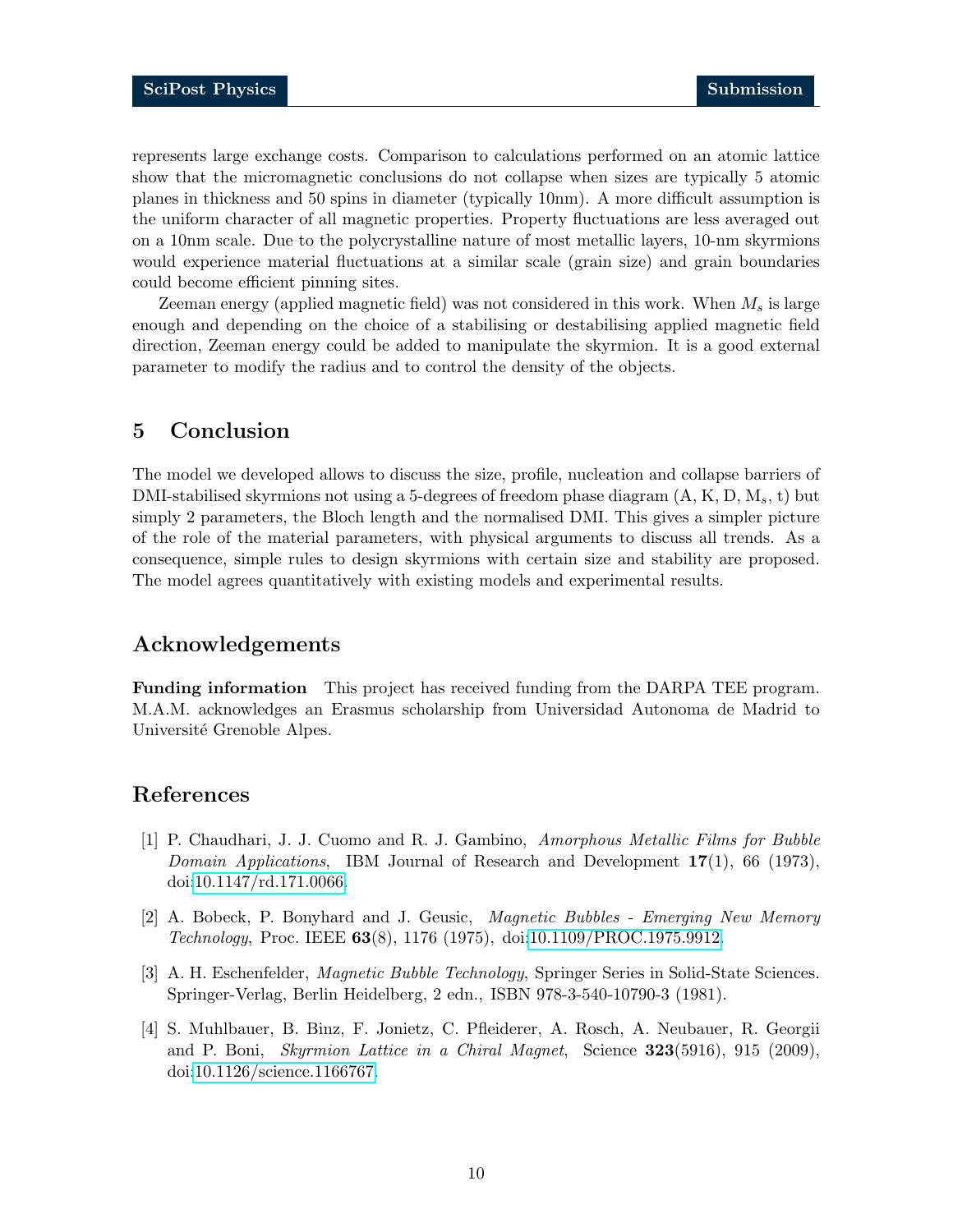- <span id="page-10-0"></span>[5] X. Z. Yu, Y. Onose, N. Kanazawa, J. H. Park, J. H. Han, Y. Matsui, N. Nagaosa and Y. Tokura, Real-space observation of a two-dimensional skyrmion crystal, Nature 465(7300), 901 (2010), doi[:10.1038/nature09124.](https://doi.org/10.1038/nature09124)
- <span id="page-10-1"></span>[6] W. Jiang, P. Upadhyaya, W. Zhang, G. Yu, M. B. Jungfleisch, F. Y. Fradin, J. E. Pearson, Y. Tserkovnyak, K. L. Wang, O. Heinonen, S. G. E. te Velthuis and A. Hoffmann, *Blowing* magnetic skyrmion bubbles, Science  $349(6245)$ , 283 (2015), doi[:10.1126/science.aaa1442.](https://doi.org/10.1126/science.aaa1442)
- <span id="page-10-2"></span>[7] O. Boulle, J. Vogel, H. Yang, S. Pizzini, D. de Souza Chaves, A. Locatelli, T. O. Mentes, A. Sala, L. D. Buda-Prejbeanu, O. Klein, M. Belmeguenai, Y. Roussigné et al., Roomtemperature chiral magnetic skyrmions in ultrathin magnetic nanostructures, Nature Nanotechnology 11(5), 449 (2016), doi[:10.1038/nnano.2015.315.](https://doi.org/10.1038/nnano.2015.315)
- <span id="page-10-3"></span>[8] A. Bogdanov and A. Hubert, Thermodynamically stable magnetic vortex states in magnetic crystals, Journal of Magnetism and Magnetic Materials 138(3), 255 (1994), doi[:10.1016/0304-8853\(94\)90046-9.](https://doi.org/10.1016/0304-8853(94)90046-9)
- <span id="page-10-4"></span>[9] J. Sampaio, V. Cros, S. Rohart, A. Thiaville and A. Fert, Nucleation, stability and current-induced motion of isolated magnetic skyrmions in nanostructures, Nature Nanotechnology 8(11), 839 (2013), doi[:10.1038/nnano.2013.210.](https://doi.org/10.1038/nnano.2013.210)
- <span id="page-10-5"></span>[10] W. J. DeBonte, Properties of thick-walled cylindrical magnetic domains in uniaxial platelets, Journal of Applied Physics  $44(4)$ , 1793 (1973), doi[:10.1063/1.1662450.](https://doi.org/10.1063/1.1662450)
- <span id="page-10-6"></span>[11] N. S. Kiselev, A. N. Bogdanov, R. Schäfer and U. K. Rößler, *Chiral skyrmions in thin* magnetic films: new objects for magnetic storage technologies?, Journal of Physics D: Applied Physics 44(39), 392001 (2011), doi[:10.1088/0022-3727/44/39/392001,](https://doi.org/10.1088/0022-3727/44/39/392001) ArXiv: 1102.2726.
- <span id="page-10-8"></span>[12] F. Büttner, I. Lemesh and G. S. D. Beach, *Theory of isolated magnetic skyrmions:* From fundamentals to room temperature applications, Scientific Reports  $8(1)$  (2018), doi[:10.1038/s41598-018-22242-8.](https://doi.org/10.1038/s41598-018-22242-8)
- <span id="page-10-7"></span>[13] A. Bernand-Mantel, L. Camosi, A. Wartelle, N. Rougemaille, M. Darques and L. Ranno, The skyrmion-bubble transition in a ferromagnetic thin film, Scipost Physics 4(5), UNSP 027 (2018), doi[:10.21468/SciPostPhys.4.5.027,](https://doi.org/10.21468/SciPostPhys.4.5.027) WOS:000437036900002.
- <span id="page-10-9"></span>[14] S. Tarasenko, A. Stankiewicz, V. Tarasenko and J. Ferré, *Bloch wall dynamics in ultrathin* ferromagnetic films, Journal of Magnetism and Magnetic Materials 189(1), 19 (1998), doi[:10.1016/S0304-8853\(98\)00230-3.](https://doi.org/10.1016/S0304-8853(98)00230-3)
- <span id="page-10-10"></span>[15] L. Caretta, M. Mann, F. Büttner, K. Ueda, B. Pfau, C. M. Günther, P. Hessing, A. Churikova, C. Klose, M. Schneider, D. Engel, C. Marcus et al., Fast current-driven domain walls and small skyrmions in a compensated ferrimagnet, Nature Nanotechnology (2018), doi[:10.1038/s41565-018-0255-3.](https://doi.org/10.1038/s41565-018-0255-3)
- <span id="page-10-11"></span>[16] X. Zhang, Y. Zhou and M. Ezawa, Magnetic bilayer-skyrmions without skyrmion Hall effect, Nature Communications 7(1), 10293 (2016), doi[:10.1038/ncomms10293.](https://doi.org/10.1038/ncomms10293)
- <span id="page-10-12"></span>[17] S. Rohart, J. Miltat and A. Thiaville, *Path to collapse for an isolated Néel skyrmion*, Physical Review B 93(21) (2016), doi[:10.1103/PhysRevB.93.214412.](https://doi.org/10.1103/PhysRevB.93.214412)